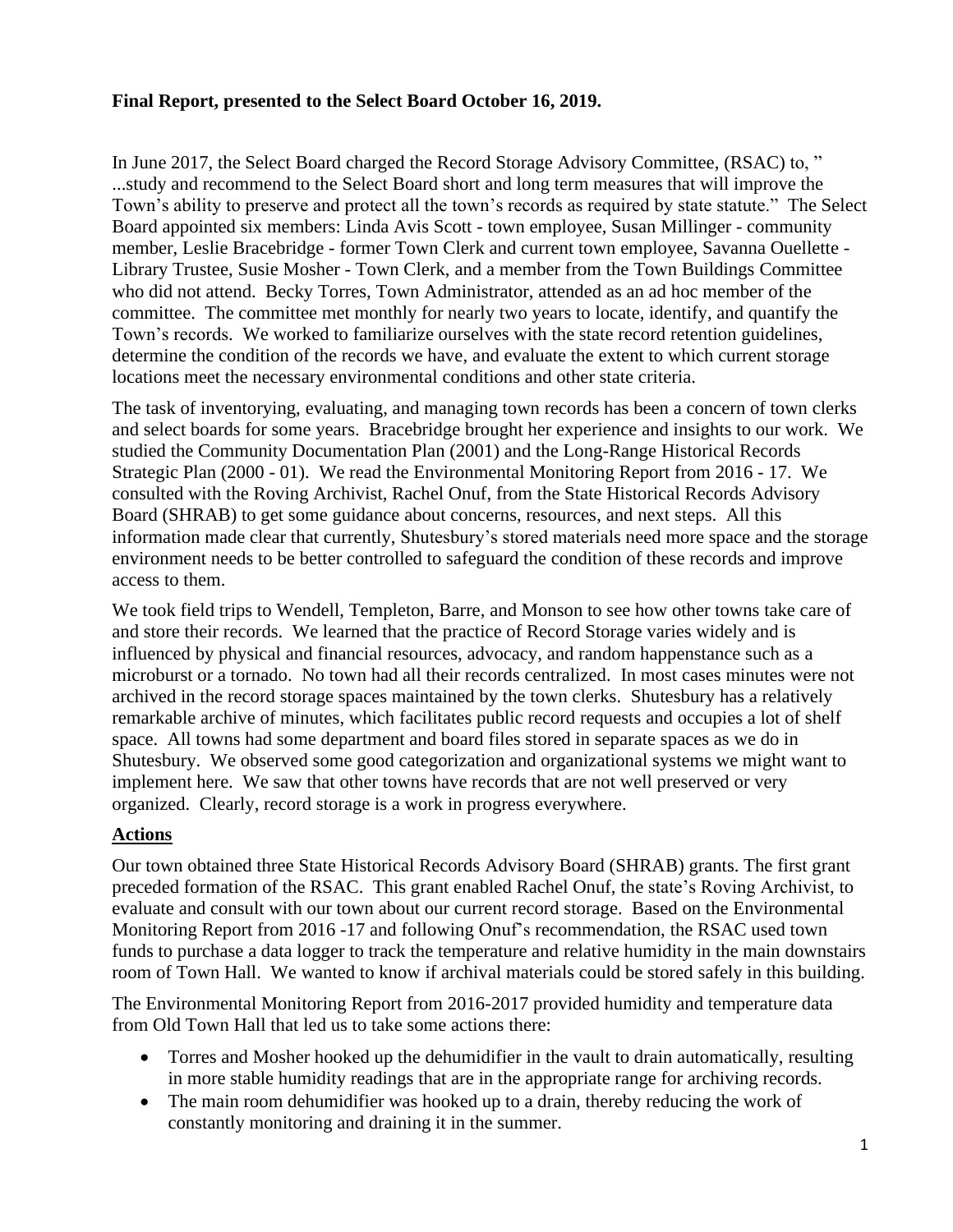- The discovery of mice in the vault, the main room, and the historical closet led Mosher and Bracebridge to detect how the mice were getting into the vault and multiple traps were set to address this annual problem, which requires ongoing monitoring.
- The Building Committee had the outside surface of the bricks in the Old Vault sealed to lower moisture infiltration. The Building Committee recommended a mini-split unit to manage the temperature range in the vault; however, that project has languished.
- We used a second SHRAB grant to monitor the Old Town Hall vault with another datalogger.

The 2016-17 data collected on humidity and temperature led us to conclude that the main room of the Old Town Hall is not suitable for storage of permanent records because the environmental conditions are not adequately controlled. With the actions taken as described earlier in this report, the data collected from the second data logger shows the humidity in the vault of the Old Town Hall has improved and those readings are within acceptable range for record storage. Temperature fluctuations in the vault persist.

The data from the logger in the Town Hall's downstairs main room shows some improvement in temperature and humidity conditions. Anecdotally, people using the room feel the air quality has improved in Town Hall; it is likely that the 2017 addition of the commercial-grade dehumidifier, the air exchange system and the cover of the sump pump in the electronics room are helping. However, the data analysis indicates there is a risk for "Mechanical Damage," which means the environmental conditions are fluctuating outside the appropriate range for record storage, i.e. paper fibers are subject to breaking. We speculate that use of the room by various groups contributes to these fluctuations. Given that the data shows that the environment of Town Hall main room is relatively well-controlled when not in use, it may be a better location for some of the records currently in the Old Town Hall main room. If it is decided that these records should be brought to Town Hall, we recommend they be evaluated for mold and cleaned if necessary.

From our study we learned the importance of archival practice. This led the RSAC to pursue a third SHRAB grant to secure a flat file cabinet designed to store large maps and plans. Scott, Shutesbury's Land Use Clerk, learned how to properly store these permanent records by starting with current plans from the Planning Board and Conservation Commission. The Conservation Commission purchased large archival folders. Scott labeled the flat files, created an inventory list with case cross-references, and began to re-box files in archival-quality folders and boxes. Mosher began to store agendas and minutes in archival folders instead of binders. Starting with the present records has been a good model for how to approach the task of applying a system of good storage practices to the older records which have not already been archived. We hope to develop a system future town officials and volunteers can implement.

Short-term storage measures are necessary to declutter our working spaces and move some records out of moldy conditions. One step we took was to instigate the shredding of 15 boxes of old warrants. To free up more office space, we discussed using three spaces in Town Hall: the walk-in hallway storage closet, a space up over the bathroom in the copier room, and possibly using space in the downstairs main room. We talked with departments about what records they have stored, separation of permanent from non-permanent records, and using the record retention guidelines. We learned that some departments are required to keep their records under confidential and secure storage. In the process of talking with department heads, we realized that, except for the records that are stored in the Old Town Hall vault and in two small filing cabinets in the town clerk's office, most of Shutesbury's records are not stored under fireproof conditions. We recognize that all towns